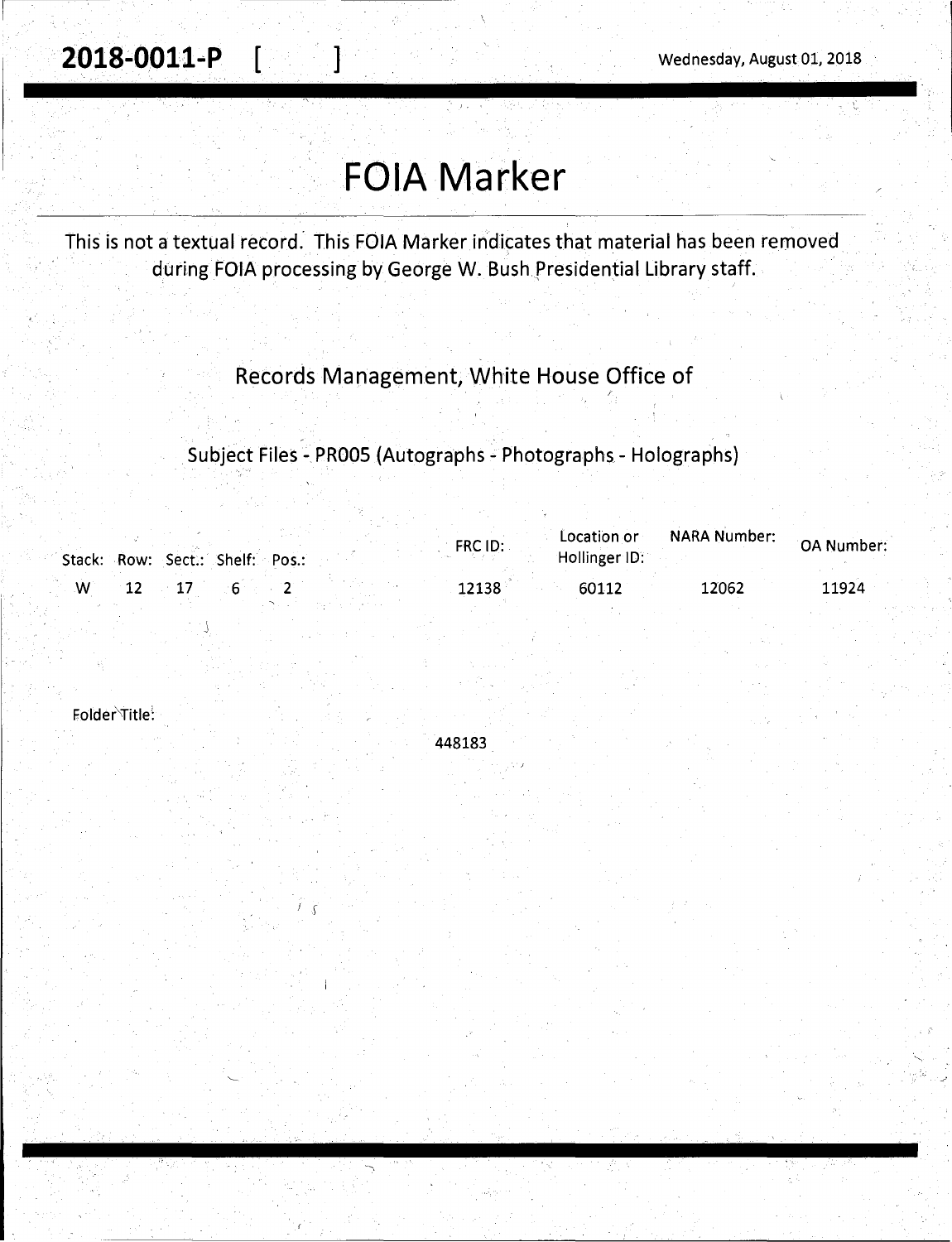## **Withdrawn/Redacted Material**  The George W. Bush Library

| <b>FORM</b><br><b>DOCUMENT</b><br>NO. | <b>PAGES</b><br><b>RESTRICTION(S)</b><br><b>DATE</b><br><b>SUBJECT/TITLE</b>                                           |
|---------------------------------------|------------------------------------------------------------------------------------------------------------------------|
| $ 001\rangle$<br>Memorandum           | 04/10/2002<br>$\overline{P5}$ :<br>Request for Approval of Nominees - To: Harriet<br>Miers - From: G. Timothy Saunders |
| 002<br>Letter                         | [Letter] - To: POTUS - From: John Ashcroft<br>04/09/2002<br>P5:                                                        |
| 003<br>List                           | 2002 Crime Victim Service Award Nominees<br>$P6/b6$ :<br>2002                                                          |

| Presidential Records Act - [44 U.S.C. 2204(a)].<br>P1 National Security Classified Information [(a)(1) of the PRA]<br>P2 Relating to the appointment to Federal office $[(a)(2)$ of the PRA<br>P3 Release would violate a Federal statute [(a)(3) of the PRA] | Freedom of Information Act - [5 U.S.C. 552(b)].<br>$b(1)$ National security classified information $[(b)(1)$ of the FOIA]<br>b(2) Release would disclose internal personnel rules and practices of<br>an agency $(1)(b)(2)$ of the FOIA. |
|---------------------------------------------------------------------------------------------------------------------------------------------------------------------------------------------------------------------------------------------------------------|------------------------------------------------------------------------------------------------------------------------------------------------------------------------------------------------------------------------------------------|
| <b>FRC ID:</b><br>12138                                                                                                                                                                                                                                       | <b>RESTRICTION CODES</b>                                                                                                                                                                                                                 |
| <b>FOLDER TITLE:</b><br>448183                                                                                                                                                                                                                                |                                                                                                                                                                                                                                          |
| <b>SERIES:</b><br>Subject Files - PR005 (Autographs - Photographs - Holographs)                                                                                                                                                                               |                                                                                                                                                                                                                                          |
| <b>COLLECTION TITLE:</b><br>Records Management, White House Office of                                                                                                                                                                                         |                                                                                                                                                                                                                                          |
|                                                                                                                                                                                                                                                               |                                                                                                                                                                                                                                          |

- PRM. Personal record" misfile defined in accordance with 44 U.S.C. 2201(3).
- Deed of Gift Restrictions
- A. Closed by Executive Order 13526 governing access to national security information.
- B. Closed by statute or by the agency which originated the document. C. Closed in accordance with restrictions contained in donor's deed of gift.

Court Sealed - The document is withheld under a court seal and is not subject to

b(8) Release would disclose information concerning the regulation of

b(9) Release would disclose geological or geophysical information .

financial institutions  $[(b)(8)$  of the FOIA]

concerning wells  $[(b)(9)$  of the FOIA]

Records Not Subject to FOIA

the Freedom of Information Act.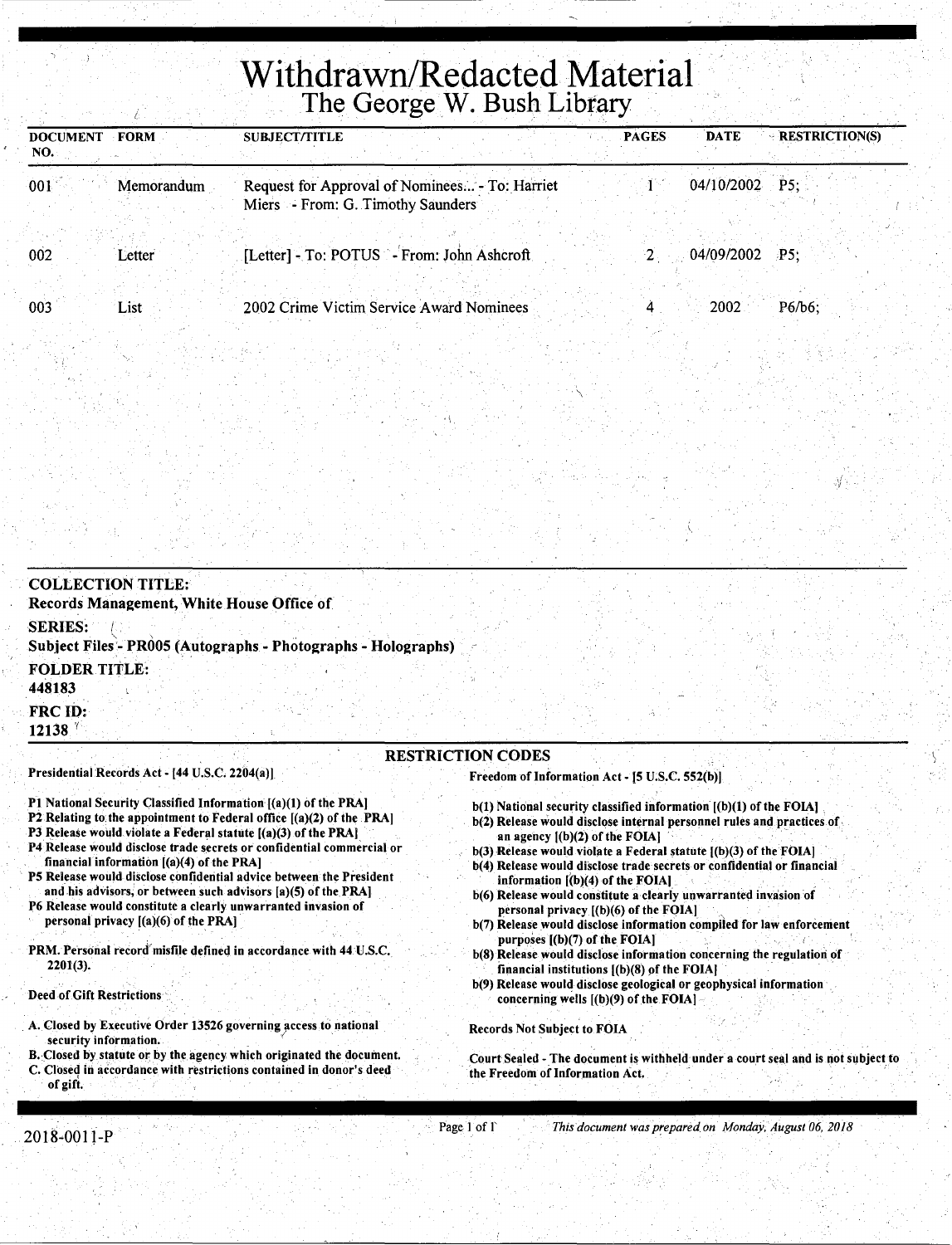

: '

May8,2002

#### \_MEMORANDUM FOR BRETT KAVANAUGH

#### FROM: CAROL CLEVELAND

SUBJECT: Agreement Regarding the Use of the Presidential Template

Brett-

' ,\_

I apologize for not sending this over to youwith the original agreement signed byLoretfa Jones of the Trophy Mart.

•. \*\*\*\*\*\*\*\*\*\*\*\*\*\*\*\*\*\*\*\*\*\*\*\*\*\*\*\*\*\*\*

Also, I thought that you would like to know that on the day I was making the arrangements with Ms. Jones to send the paperwork to her, she told me that they had sold the:business. I don't know if this would have any bearing on the validity of this agreement but thought I should pass it on foryour information .

> I  $_{\rm L}$

. I\_· ------~-------------------· -----~ j i postala na svoje postala na svoje postala na svoje postala na svoje postala na svoje postala na svoje post Entire package  $2kNT$  TO DICTT Kavanaugh on  $M$ ay 9,  $2c$ c $z$ 

--~·-------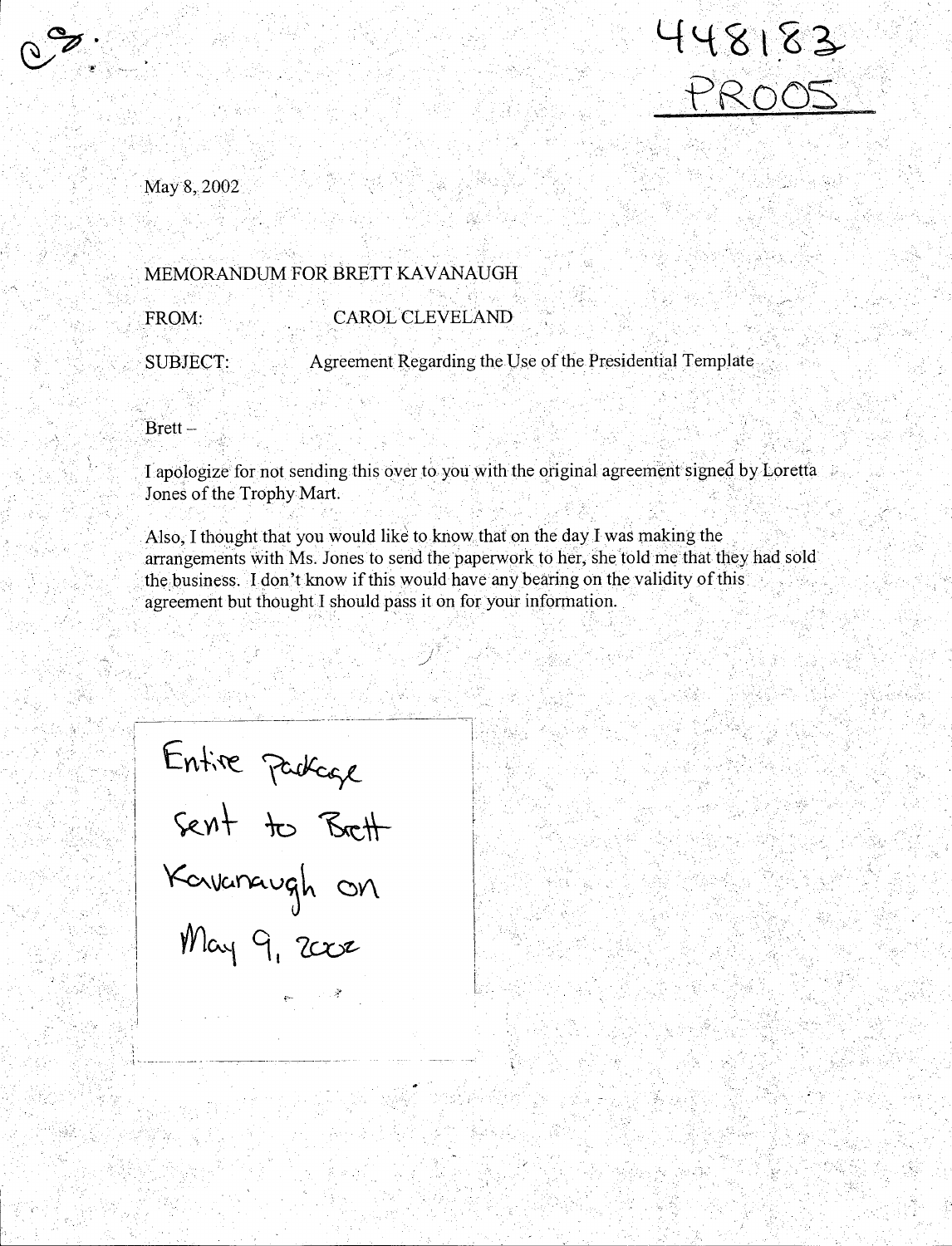

### OFFICE OF THE STAFF SECRETARY

### **Fax Transmittal Sheet**

To: Scretta Jones

Fax Number: (703)750-a352 Telephone Number: (703)750-9090

From: Carol Cleveland

Subject: Agreement

Date:  $4 - 29 - 05$ 

Number of Pages (including cover sheet): 3

Message:

### (If all pages are not received, please call (202) 456-2702.)

The document accompanying this facsimile transmittal sheet is intended only for the use of the individual or entity to whom it is addressed. This message contains information which may be privileged, confidential, or exempt from disclosure under applicable law. If the reader of this message is not the intended recipient, or the employee or agent. responsible for delivering the message to the intended recipient, you are hereby notified that any disclosure. dissemination, copying or distribution, or the taking of any action in reliance on the contents of this communication. is strictly prohibited.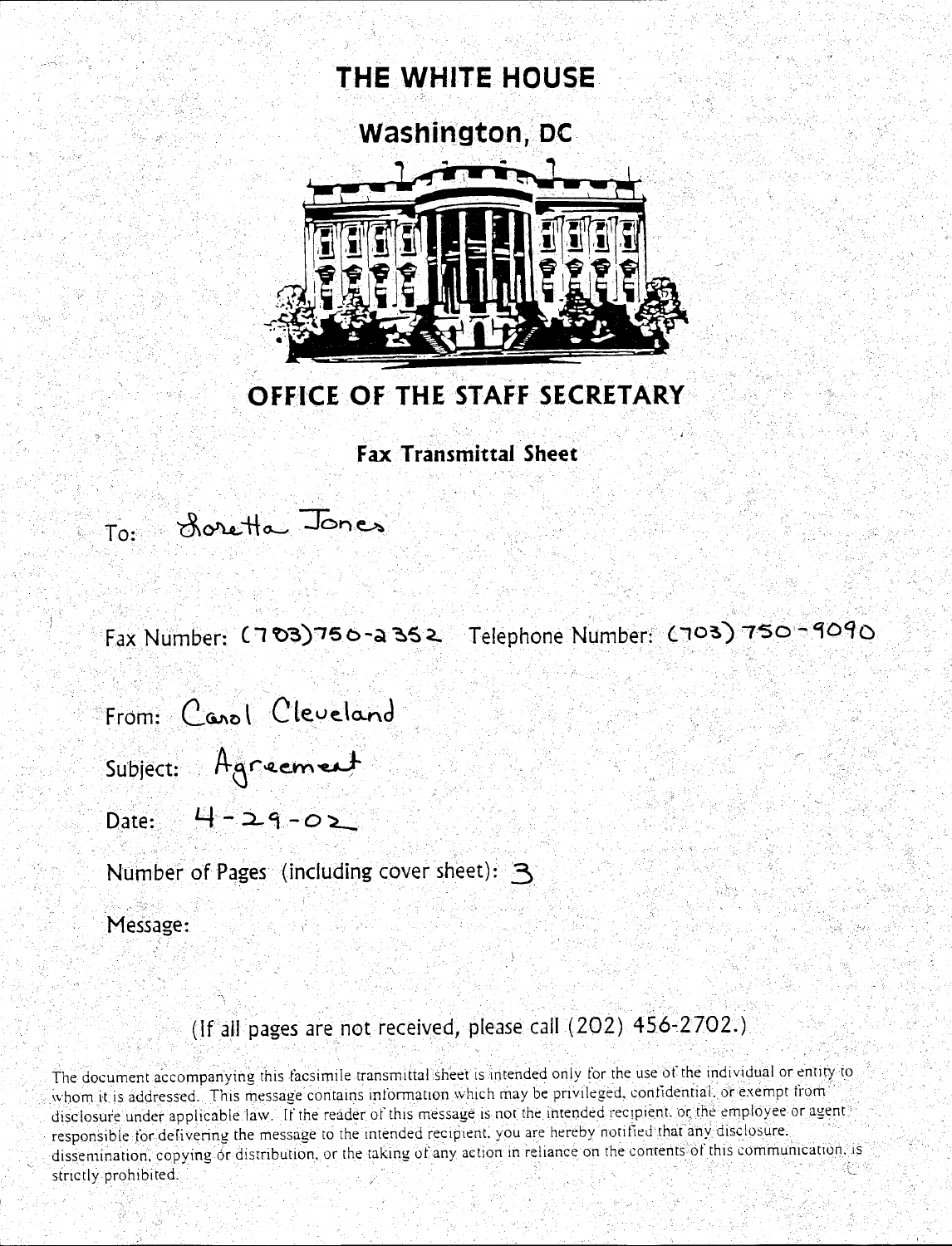### **THE WHITE HOUSE**  WASHINGTON

 $\sigma_{\rm e}$ 

### ·April 29,2002

MEMORANDUM TO: Loretta Jones

**Trophy Mart** 

Template

.SUBJECT: Agreement Regarding the Use of the Presidential

Please sign the attached agreement and return the agreement, with an original signature, to the following address via Federal Express:

> The Honorable Harriet E. Miers Assistant to the President and Staff Secretary The White House Ground Floor, West Wing .. 1600 Pennsylvania Avenue, NW ... Washington, D.C. 20502

If you should have any questions, please don't hesitate to contact me at  $(202)$  456-2702. Thank you

Carol Cleveland

)

**Enclosure** Agreement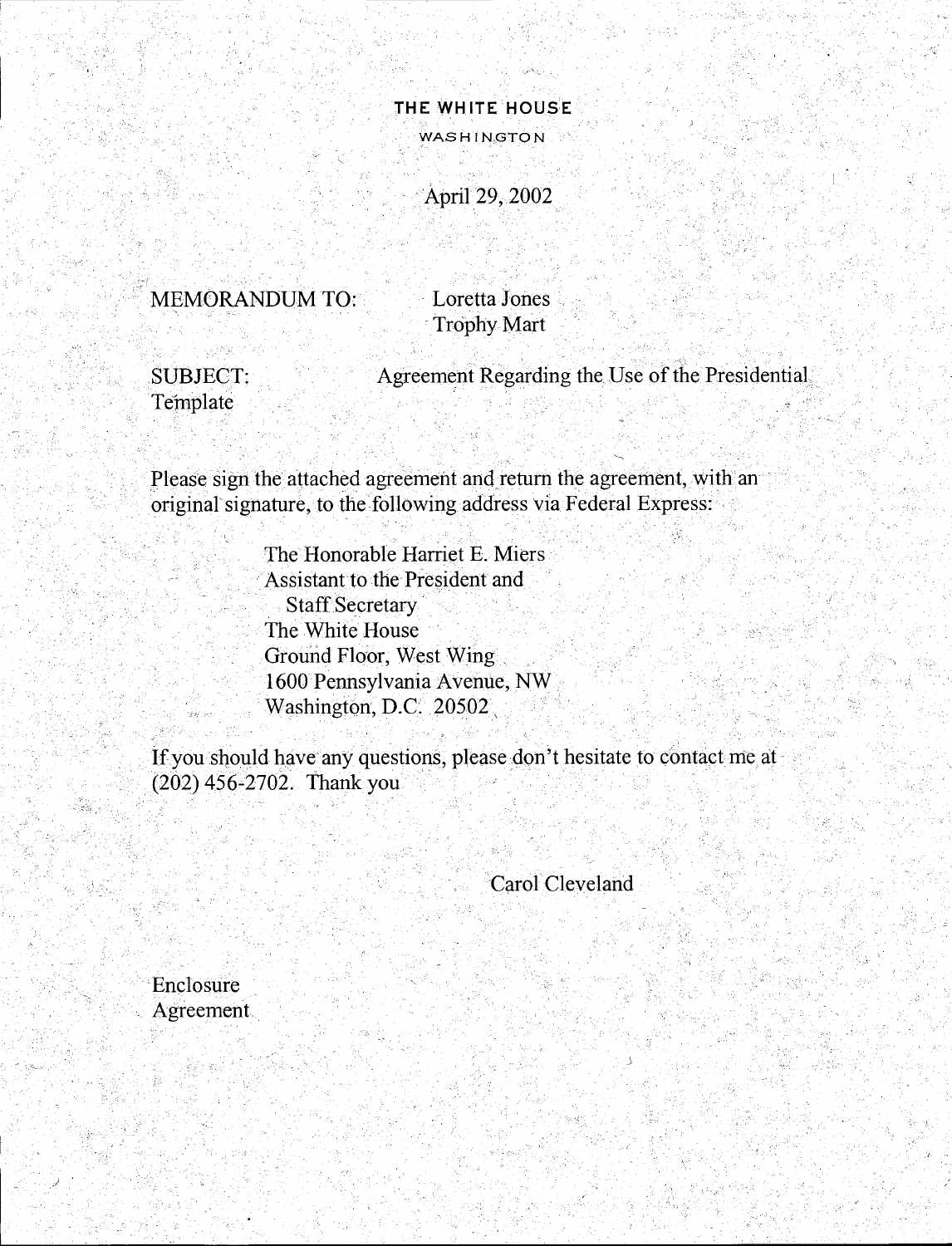### **THE WHITE HOUSE WASHINGTON**

#### **AGREEMENT**

By this agreement, the White House Office authorizes Trophy Mart to use the Presidential template and inscription for Crime Victims Awards plaques ordered by the Office for Victims of Crime of the United States Department of Justice. Trophy Mart agrees that this authorization applies only to the plaques requested by the Office for Victims of Crime. Trophy Mart also agrees that it may not alter the signature or use it in any other manner whatsoever without the written approval of the White House Office.

**Brett M. Karanay R** DATE:

April 25,2002

Brett M. Kavanaugh Associate Counsel to the President

DATE:

for Trophy Mart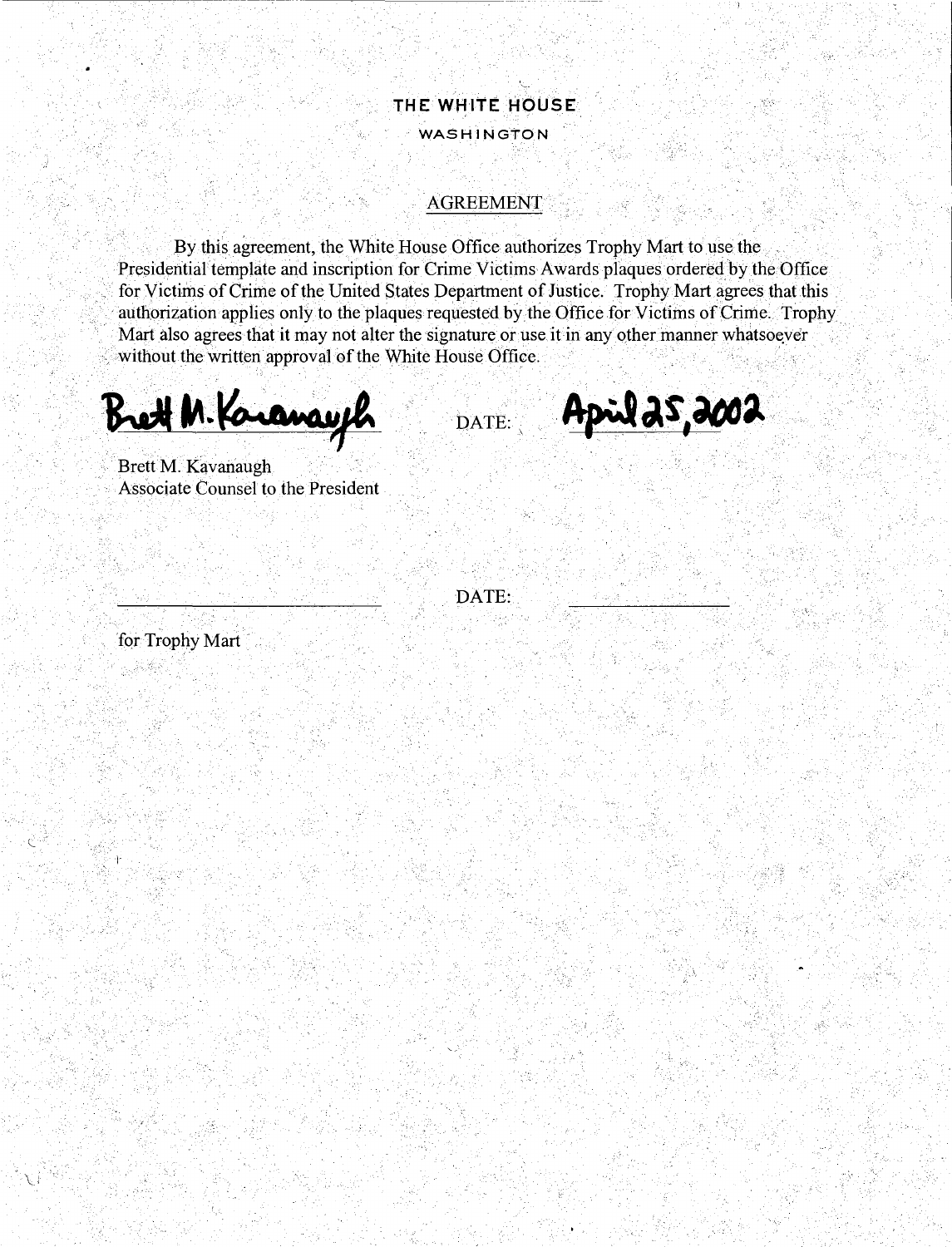Have a sale ·April 26, 2002 O<br>Since Conce FAX TO: SALE: HARRIET MIERS FROM: **DEBBIE BIRD** STAFF SECRETARY'S OFFICE  $\hat{N}$ REOUEST FOR USE OF PRESIDENT'S SIGNATURE FOR SUBJECT: **CRIME VICTIMS AWARDS PLAOUES** PAGES: 20 10 (INCLUDING COVER SHEET) The attached memo is a response from Brett Kavanaugh, Counsel's office. As per Harriet 4/26pm Send to clerk? ·Yes Contact Trophy Mast to obtain signature on No  $60r - 750252$ counsels menso. called 1/21 am. - no . answer; no message machine office hours gam-6pm  $9.02$ am Trophy Mart # Horretta E. Jones 703-750-9090  $(0.3) - 50 - 2352$   $87$  $($  Sandy  $)$ She and I have need original separature. coners call  $t_{\alpha}$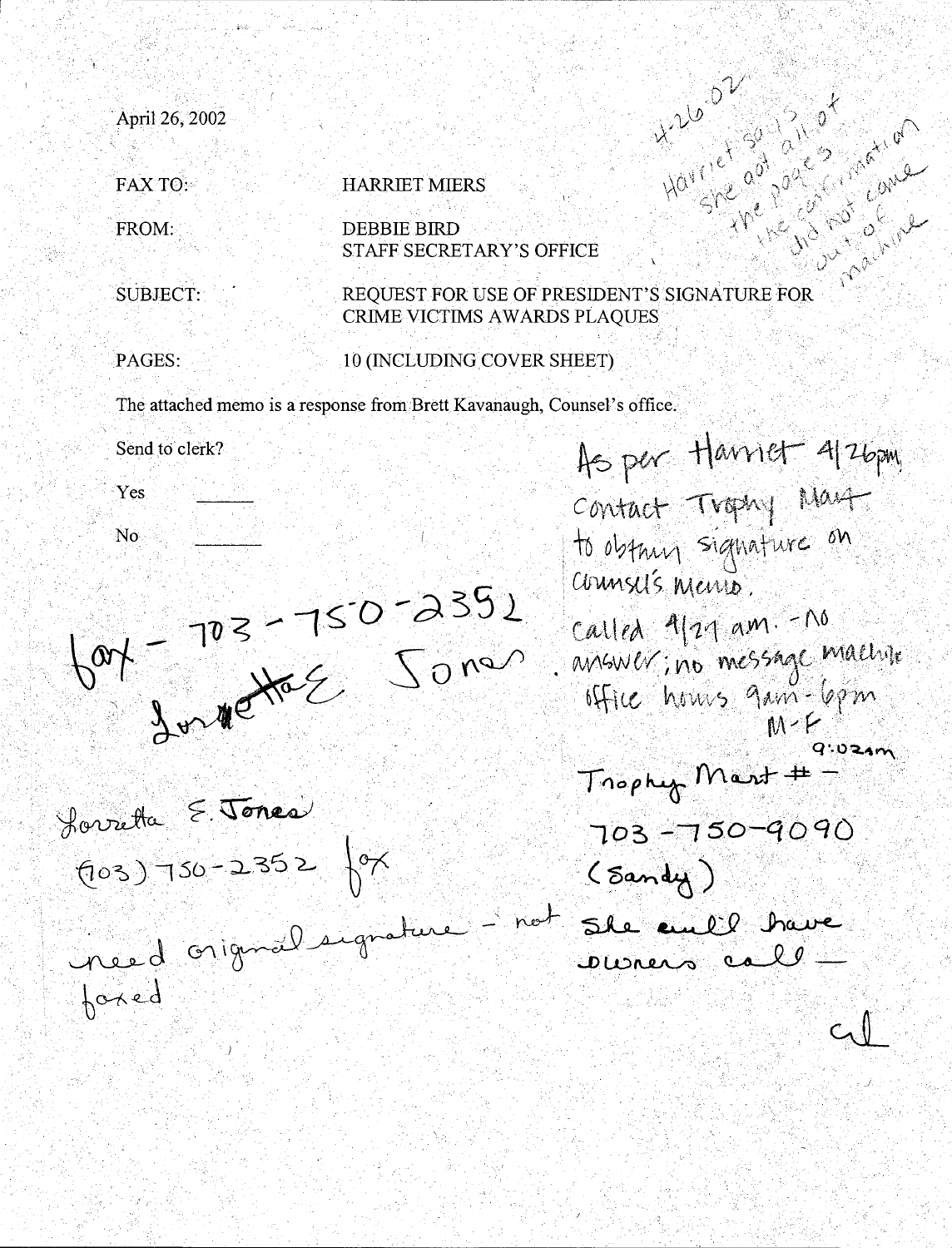

### MEMORANDUM FOR

#### HARRIET MIERS

FROM:

/ I



SUBJECT:

Request for Use of President's Signature for Crime Victims **Awards Plaques** 

Attached is an agreement signed by me that would authorize Trophy Mart to use the President's signature for the crime victims award plaques, as requested in the attached letter from the Attorney General that your Office forwarded to Counsel's Office. Unless you would prefer a different approach, your Office may send the agreement to Trophy Mart for its signature and also send the signature templates.

')

Pagin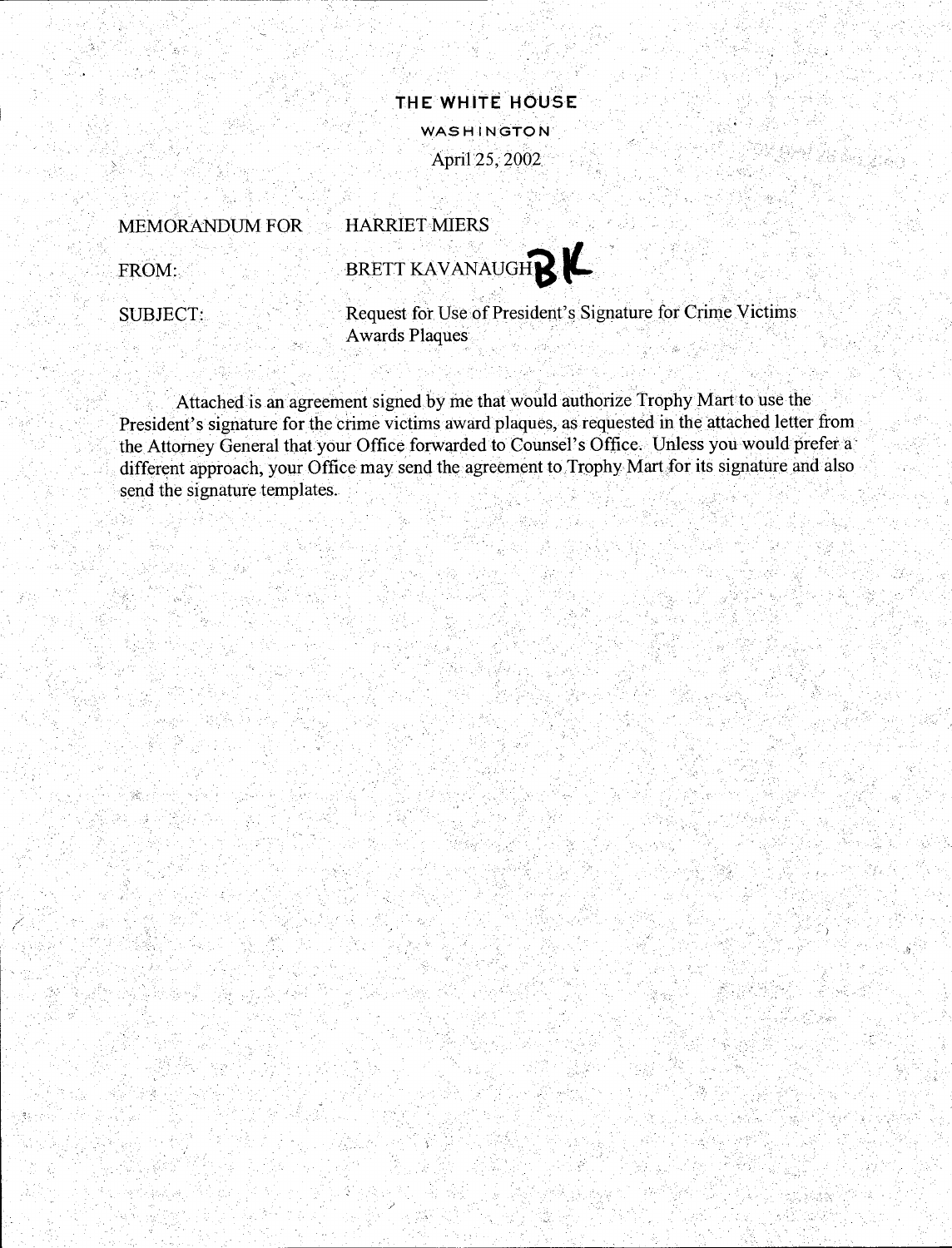Withdrawal Marker The George W. Bush Library

| <b>FORM</b> | SUBJECT/TITLE                                                   |  | <b>PAGES</b> | <b>DATE</b>      | <b>RESTRICTION(S)</b> |
|-------------|-----------------------------------------------------------------|--|--------------|------------------|-----------------------|
| Memorandum  | Request for Approval of Nominees - To: Harriet Miers - From: G. |  |              | $04/10/2002$ P5: |                       |
|             | <b>Timothy Saunders</b>                                         |  |              |                  |                       |

 $\setminus$ 

### This marker identifies the original location of the withdrawn item listed above. For a complete list of items withdrawn from this folder, see the Withdrawal/Redaction Sheet at the front of the folder.

| <b>COLLECTION:</b><br>Records Management, White House Office of                 |                               |
|---------------------------------------------------------------------------------|-------------------------------|
| <b>SERIES:</b><br>Subject Files - PR005 (Autographs - Photographs - Holographs) |                               |
| <b>FOLDER TITLE:</b><br>448183                                                  |                               |
| <b>FRC ID:</b><br>12138                                                         | <b>FOIA IDs and Segments:</b> |
| OA Num.:<br>11924                                                               | 2018-0011-P                   |
| <b>NARA Num.:</b><br>12062                                                      |                               |

#### RESTRICTION CODES

Presidential Records Act - [44 U.S.C. 2204(a)] Freedom of Information Act - [5 U.S.C. 552(b)]

- b(l) National security.classified information [(b)(l) of the FOIA)
- b(2) Release would disclose internal personnel rules and practices of an agency [(b)(2) of the FOIA]
- b(3) Release would violate a Federal statute [(b)(3) of the FOIA] b(4) Release would disclose trade secrets or confidential or financial
- information  $[(b)(4)$  of the FOIA] . b(6) Release would constitute a clearly unwarranted invasion of personal privacy [(b)(6) of the FOIA] .
- Release would disclose information compiled for law enforcement purposes  $[(b)(7)$  of the FOIA]
- b(8) Release would diselose information concerning the regulation of financial institutions [(b)(8) of the FOIA]
- b(9) Release would disclose geological or geophysical information concerning wells [(b)(9) of the FOIA]

#### Records Not Subject to FOIA

/

Court Sealed - The document is withheld under a court seal and is not subject to the Freedom of Information Act.

- Pl National Security Classified Information [(a)(l) of the PRA)
- P2 Relating to the appointment to Federal office [(a)(2) of the PRA]
- P3 Release would violate a Federal statute  $[(a)(3)$  of the PRA]
- P4 Release would disclose trade secrets or confidential commercial or financial information [(a)(4) of the PRA]
- PS Release would disclose confidential advice between the President and his advisors, or between such advisors [a)(S) of the PRA]
- P6 Release would constitute a clearly unwarranted invasion of personal privacy [(a)(6) of the PRA]
- PRM. Personal record misfile defined in accordance with 44 U.S.C.  $2201(3)$ .  $\overline{\mathbf{X}}$

#### Deed of Gift Restrictions

- A. Ciosed by Executive Order 13526 governing access to national security information.
- B. Closed by statute or by the agency which originated the document.
- C. Closed in accordance with restrictions contained in donor's deed of gift.

 $\cdot$  ).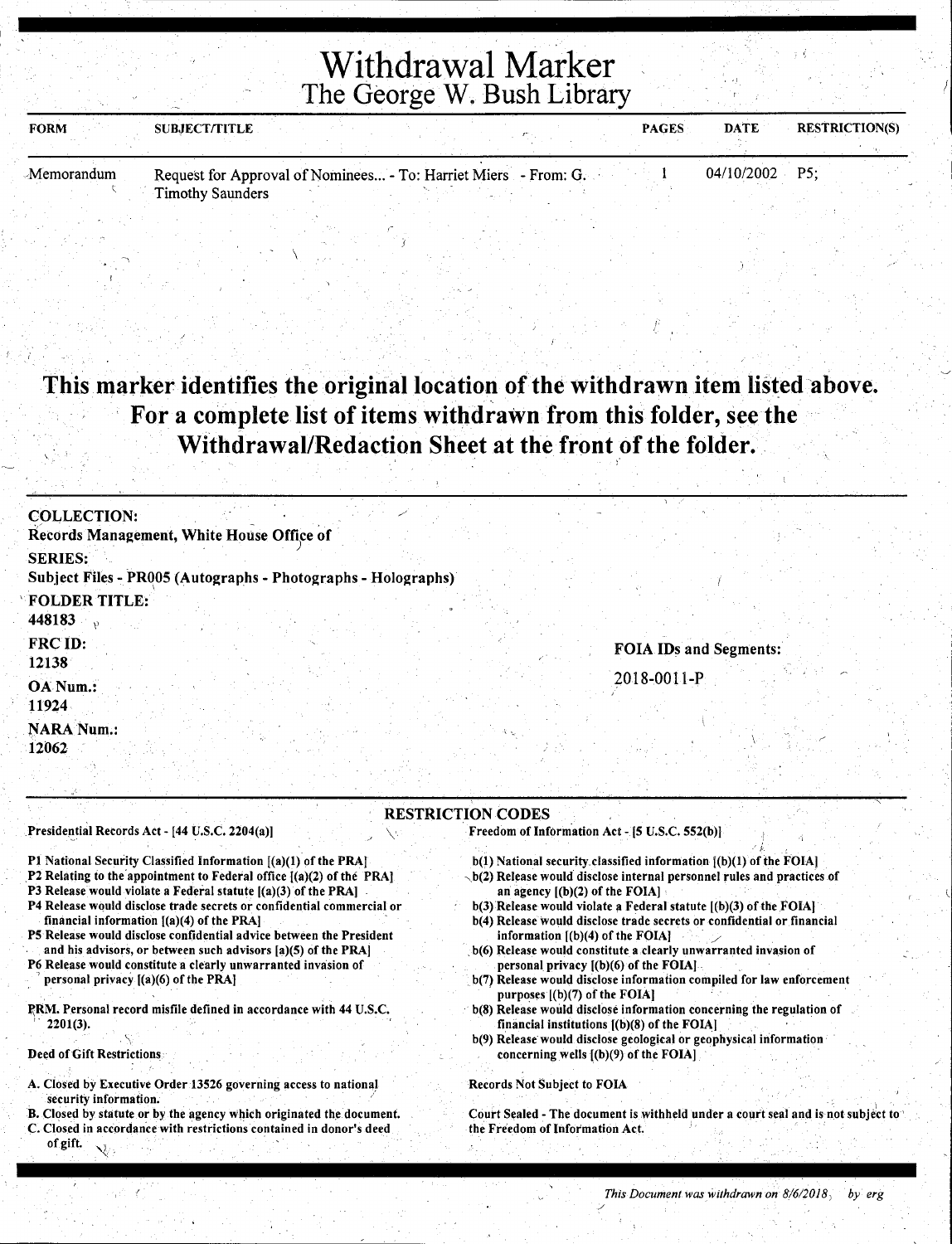## \ Withdrawal Marker The George W. Bush Library

| <b>FORM</b> | <b>SUBJECT/TITLE</b>                       |  | <b>PAGES</b> | DATE.          | <b>RESTRICTION(S)</b> |
|-------------|--------------------------------------------|--|--------------|----------------|-----------------------|
|             |                                            |  |              |                |                       |
| Letter      | [Letter] - To: POTUS - From: John Ashcroft |  |              | 04/09/2002 P5; |                       |

### This marker identifies the original location of the withdrawn item listed above. For a complete list of items withdrawn from this folder, see the Withdrawal/Redaction Sheet at the front of the folder.

| <b>COLLECTION:</b>             |                                                               |  |                               |  |
|--------------------------------|---------------------------------------------------------------|--|-------------------------------|--|
|                                | Records Management, White House Office of                     |  |                               |  |
| <b>SERIES:</b>                 | Subject Files - PR005 (Autographs - Photographs - Holographs) |  |                               |  |
| <b>FOLDER TITLE:</b><br>448183 |                                                               |  |                               |  |
| FRC ID:<br>12138               |                                                               |  | <b>FOIA IDs and Segments:</b> |  |
| OA Num.<br>11924               |                                                               |  | 2018-0011-P                   |  |
| <b>NARA Num.:</b><br>12062     |                                                               |  |                               |  |

#### RESTRICTION CODES

Freedom of Information Act - [5 U.S.C. 552(b)]

- $b(1)$  National security classified information  $[(b)(1)$  of the FOIA $]$
- b(2) Release would disclose internal personnel rules and practices of an agency  $[(b)(2)$  of the FOIA}
- b(3) Release would violate a Federal statute [(b)(3) of the FOIA) b(4) Release would disclose trade secrets or confidential or financial information  $[(b)(4)$  of the FOIA]
- b(6). Release would constitute a clearly unwarranted invasion of personal privacy [(b)(6) of the FOL\)
- b(7) Release would disclose information compiled for law enforcement purposes [(b)(7) of the FOIA]
- b(8) Release would disclose information concerning the regulation of financial institutions  $[(b)(8)$  of the FOIA]
- b(9) Release would disclose geological or geophysical information. concerning wells [(b)(9) of the FOL\)

 $\int_{0}^{1}$ 

#### Records Not Subject to FOIA

Court Sealed - The document is withheld under a court seal and is not subject to the Freedom of Information Act.

#### Presidential Records Act - [44 U.S.C. 2204(a)]

PI National Security Classified Information [(a)(1) of the PRA]

- P2 Relating to the appointment to Federal office  $[(a)(2)$  of the PRA]
- P3 Release would violate a Federal statute [(a)(3) of the PRAJ
- P4 Release would disclose trade secrets or confidential commercial or financial information [(a)(4) of the PRA)
- P5 Release would disclose confidential advice between the President and his advisors, or between such advisors  $[a)(5)$  of the PRA]
- P6 Release would constitute a clearly unwarranted invasion of . personal privacy  $[(a)(6)$  of the PRA]
- PRM. Personal record misfile defined in accordance with 44 U.S.C. 2201(3).

#### Deed of Gift Restrictions

- A. Closed by Executive Order 13526 governing access to national security information.
- B. Closed by statute or by the agency which originated the document.
- C. Closed in accordance with restrietions contained in donor's deed of gift.

I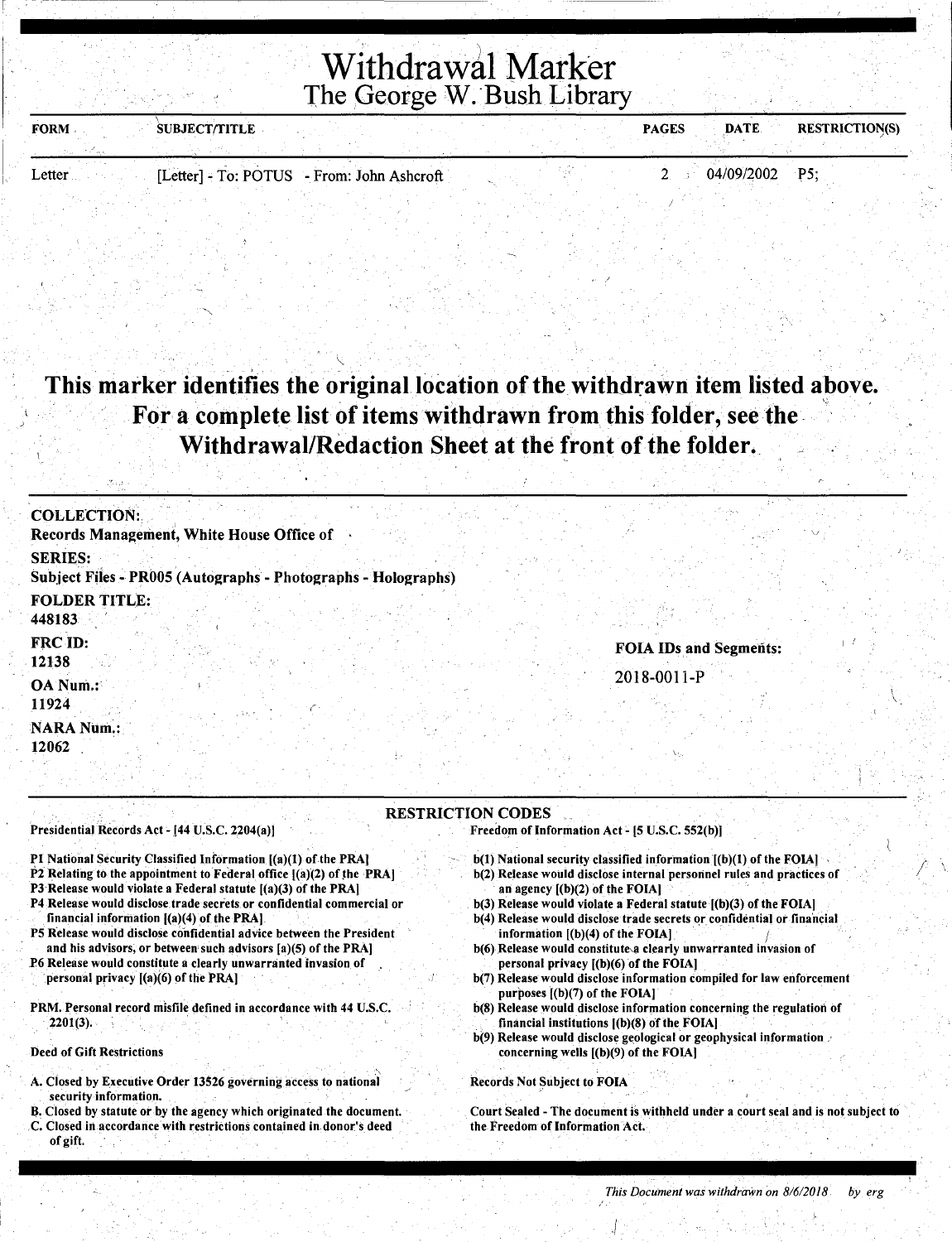### Withdrawal Marker The George W. Bush Library

| <b>FORM</b> | <b>SUBJECT/TITLE</b> |                                          | <b>PAGES</b> | <b>DATE</b> | <b>RESTRICTION(S)</b> |
|-------------|----------------------|------------------------------------------|--------------|-------------|-----------------------|
|             |                      |                                          |              |             |                       |
| List        |                      | 2002 Crime Victim Service Award Nominees |              | 2002        | $P6/b6$ :             |

### . This marker identifies the original location of the withdrawn item listed above. For a complete list of items withdrawn from this folder, see the Withdrawal/Redaction Sheet at the front of the folder.

| <b>COLLECTION:</b><br>Records Management, White House Office of |                          |                        |  |
|-----------------------------------------------------------------|--------------------------|------------------------|--|
| <b>SERIES:</b>                                                  |                          |                        |  |
| Subject Files - PR005 (Autographs - Photographs - Holographs)   |                          |                        |  |
| <b>FOLDER TITLE:</b><br>448183                                  |                          |                        |  |
| FRC ID:                                                         |                          | FOIA IDs and Segments: |  |
| 12138                                                           |                          |                        |  |
| OA Num.:                                                        |                          | 2018-0011-P            |  |
| 11924                                                           |                          |                        |  |
| <b>NARA Num.:</b><br>12062                                      |                          |                        |  |
|                                                                 |                          |                        |  |
|                                                                 | <b>RESTRICTION CODES</b> |                        |  |

Presidential Records Act - [44 U.S.C. 2204(a)]

P1 National Security Classified Information  $[(a)(1)$  of the PRA]

- P2 Relating to the appointment to Federal office [(a)(2) of the PRA)
- P3 Release would violate a Federal statute [(a)(3) of the PRA)
- P4 Release would disclose trade secrets or confidential commercial or financial information [(a)(4) of the PRA]

)

- PS Release would disclose confidential advice between the President and his advisors, or between such advisors [a)(S) of the PRA)
- P6 Release would constitute a clearly unwarranted invasion of personal privacy [(a)(6) of the PRA)
- PRM. Personal record misfile defined in accordance with 44 U.S.C. 2201(3).
- Deed of Gift Restrictions
- A. Closed by Executive Order 13526 governing access to national security information.
- B. Closed by statute,or by the agency which originated the document.
- Closed in accordance with restrictions contained in donor's deed of gift.

Freedom of Information Act - [5 U.S.C. 552(b)]

- $b(1)$  National security classified information  $[(b)(1)$  of the FOIA)
- b(2) Release would disclose internal personnel rules and practices of an agency [(b)(2) of the FOIA]
- $b(3)$  Release would violate a Federal statute  $[(b)(3)$  of the FOIA]
- b(4) Release would disclose trade secrets or confidential or financial information  $[(b)(4)$  of the FOIA]
- b(6) Release would constitute a clearly unwarranted invasion of personal privacy [(b)(6) of the FOIA]
- b(7) Release would disclose information compiled for law enforcement purposes  $[(b)(7)$  of the FOIA].
- b(8) Release would disclose information concerning the regulation of financial institutions  $[(b)(8)$  of the FOIA].
- b(9) Release would disclose geological or geophysical information ' concerning wells [(b)(9) of the FOIA) . . ( ) is the contribution of  $\mathcal{N}$  , and  $\mathcal{N}$  , and  $\mathcal{N}$  , and  $\mathcal{N}$

Records Not Subject to FOIA

Court Sealed -The document is withheld under a court seal and is not subject to the Freedom of Information Act.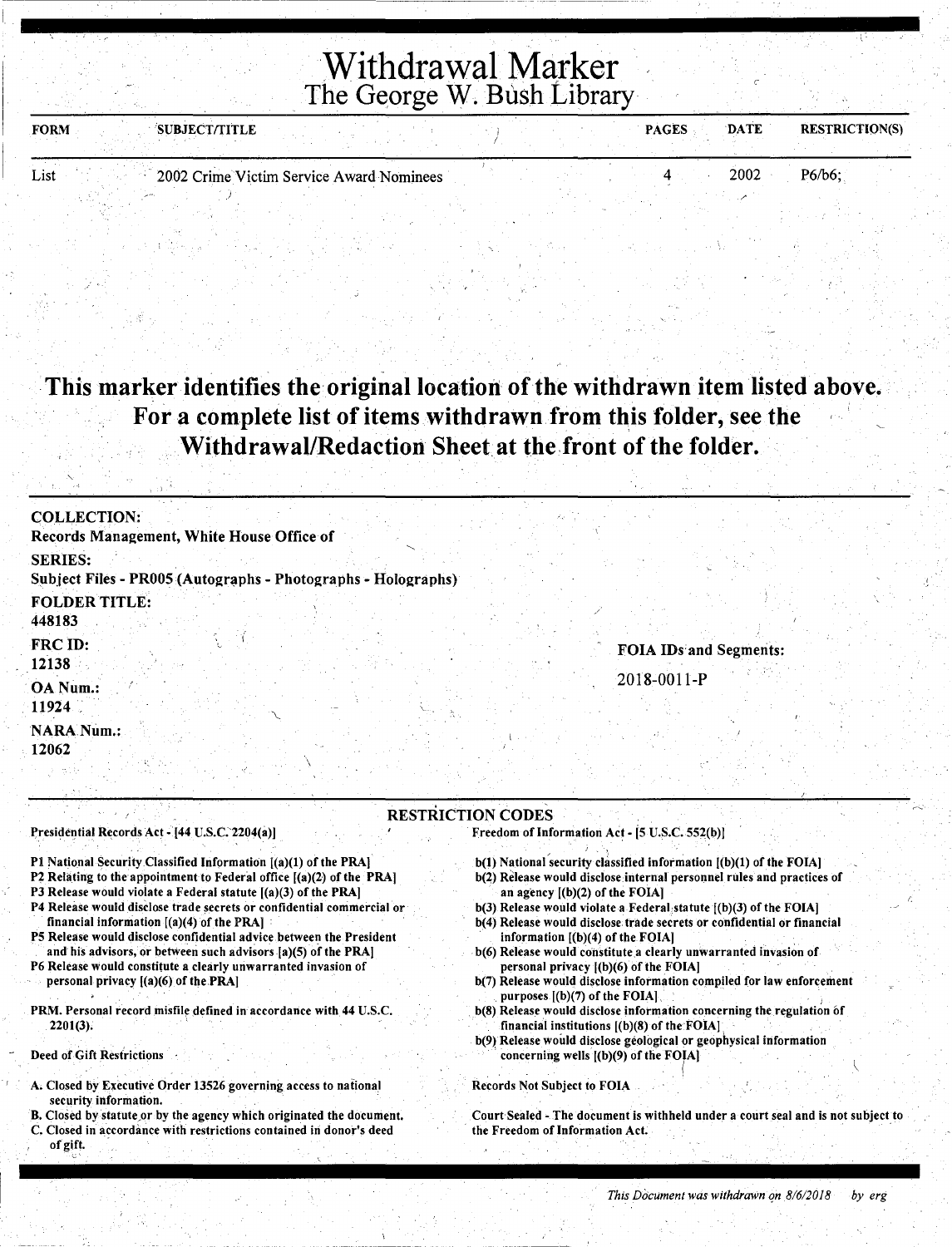Loretta Jones MEMORANDUM TO: Trophy Mart

FROM:

SUBJECT:

Presidential Signature Template

By this memorandum, I authorize Trophy Mart to use the Presidential template and inscription for plaques ordered by the Office for Victims of Crime, U.S. Department of Justice, in association with the National Crime Victims' Rights Week Awards Ceremony.

This signature authority only applies to plaques requested by the Office for Victims of Crime, U.S. Department of Justice, for plaques for Presidential signature. Under no circumstances is the signature to be altered, used for recruiting, reproduced for fundraisers' solicitations or annual reports, represented as an endorsement, or used for advertising or any other purpose without the written consent of the White House.

Enclosures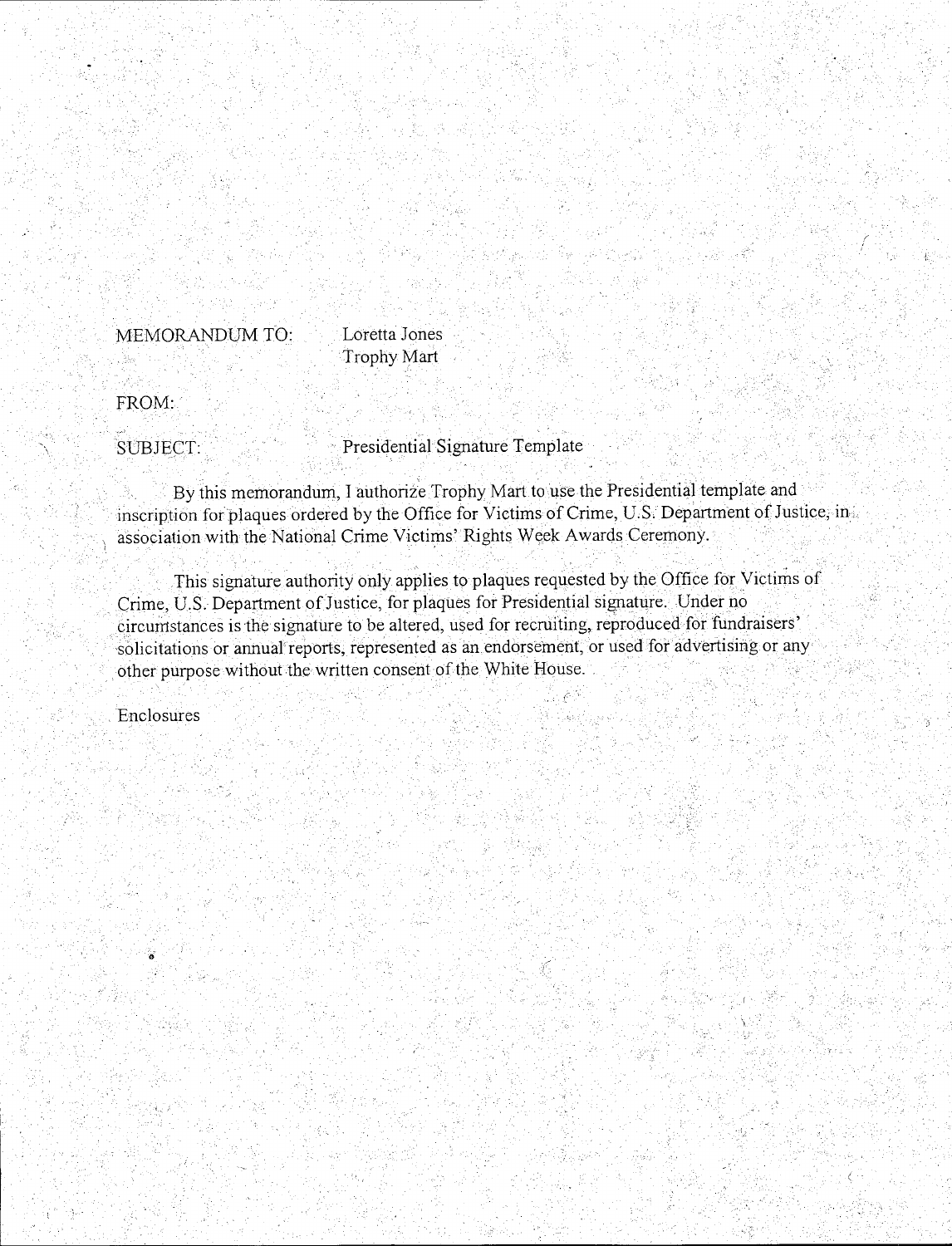#### \*\*\*\*\*\*\*\*\*\*\*\*\*\*\*\*\*\*\*\*\* TX REPORT \*\*\* \*\*\* \*\*\*\*\*\*\*\*\*\*\*\*\*\*\*\*\*\*\*\*

#### TRANSMISSION OK

| $TX/RX$ NO            | 3436  |               |              |
|-----------------------|-------|---------------|--------------|
| <b>CONNECTION TEL</b> |       |               | 912544860295 |
| CONNECTION ID         |       |               |              |
| ST. TIME              |       | $04/26$ 09:21 |              |
| USAGE T               | 00'22 |               |              |
| PGS. SENT             |       |               |              |
| <b>RESULT</b>         | OK    |               |              |
|                       |       |               |              |

MEMORANDUM TO:

Loretta Jones Trophy Mart

FROM:

SUBJECT:

Presidential Signature Template

By this memorandum, I authorize Trophy Mart to use the Presidential template and inscription for plaques ordered by the Office for Victims of Crime, U.S. Department of Justice, in association with the National Crime Victims' Rights Week Awards Ceremony.

This signature authority only applies to plaques requested by the Office for Victims of Crime, U.S. Department of Justice, for plaques for Presidential signature. Under no circumstances is the signature to be altered, used for recruiting, reproduced for fundraisers' solicitations or annual reports, represented as an endorsement, or used for advertising or any other purpose without the written consent of the White House.

Enclosures